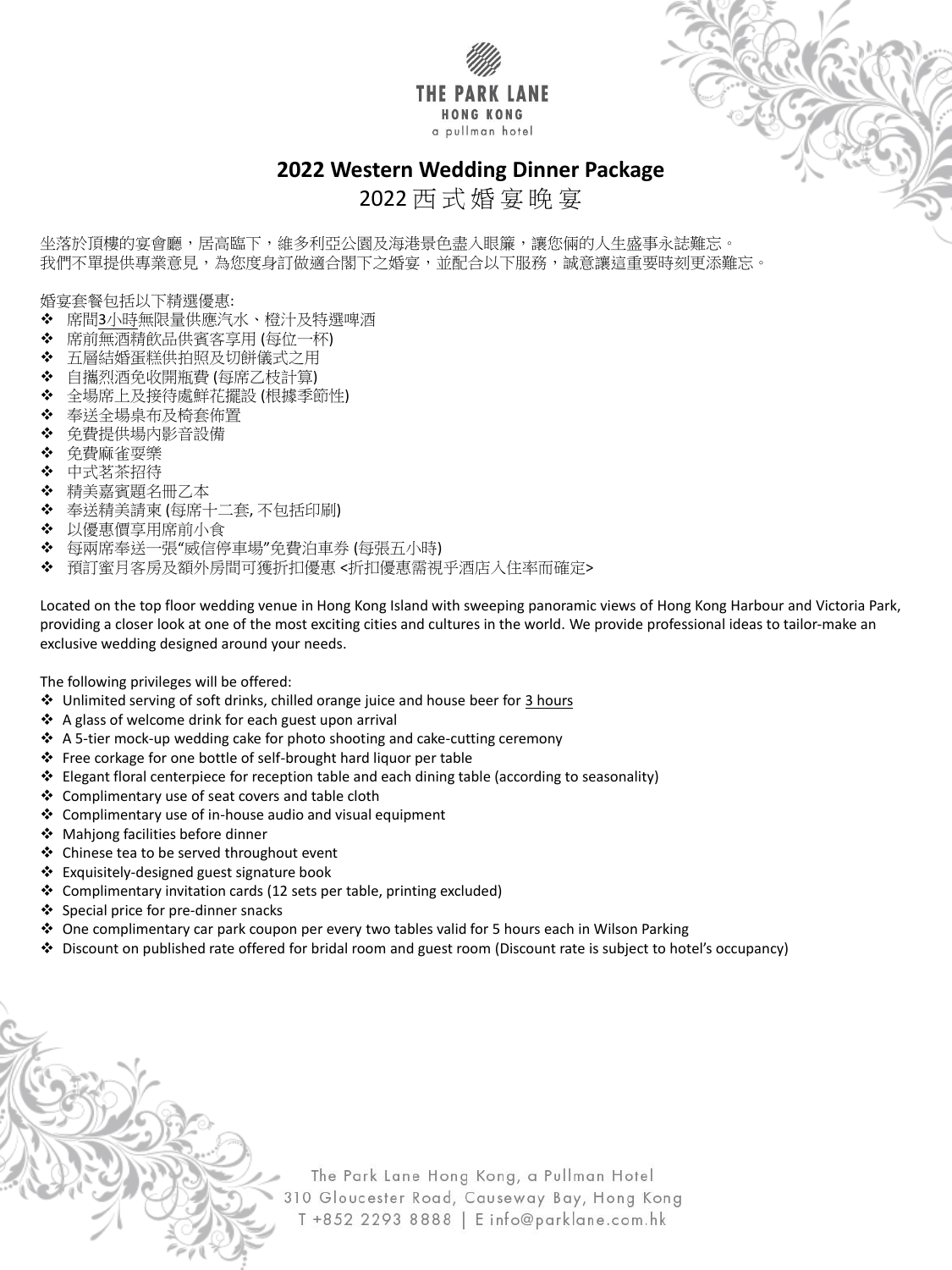



# 凡惠顧**60**人或以上即享下列額外優惠 **:**

◆ 奉送三磅鮮忌廉蛋糕

# 凡惠顧**120**人或以上即享下列各項額外優惠**:**

- ◆ 於婚宴當晚入住豪華蜜月客房壹晚,另奉送翌晨房間內享用美式早餐或咖啡室自助早餐兩客
- 四小時豪華平治房車 (S 350)及司機接送服務 (不包括花車佈置、隧道費及泊車費)
- 奉送六磅鮮忌廉蛋糕

## 升級酒水套餐**:**

- 每位淨價港幣50元升級至5小時無限量供應汽水、橙汁及特選啤酒
- 每位淨價港幣60元升級至3小時無限量供應汽水、橙汁、特選啤酒及特選紅白餐酒

- One night stay in the Bridal Room on the wedding night with buffet breakfast at PLAYT or room service American set breakfast for 2 persons in the following morning
- Chauffeured Mercedes Benz (S 350) limousine service with driver for 4 hours (decoration, tunnel fee and parking fee are excluded)
- ❖ A 6-lbs fresh cream cake

#### **For booking with minimum 60 persons, the following extra privileges will be offered:**

❖ A 3-lbs fresh cream cake

#### **For booking with minimum 120 persons, the following extra privileges will be offered:**

#### **Beverage Enhancement Package:**

- HK\$50 net per person for upgrading to unlimited serving of soft drinks, chilled orange juice and house beer for 5 hours
- HK\$60 net per person for upgrading to unlimited serving of soft drinks, chilled orange juice, house beer and house red & white wines for 3 hours

**Terms & Conditions:**

All prices are inclusive of 10% service charge Packages are valid from Now till 30 December 2022 (Blackout date: 22, 24 - 27 December 2022)

A minimum Food & Beverage charge is applied on each venue and is subject to the date Seasonal ingredients on the menu may be subjected to change, depending on the availability. The Park Lane Hong Kong, a Pullman Hotel reserves the right to alter the above menu prices and items due to unforeseeable market price fluctuations and availability

For enquiries and reservations, please contact our Events Sales Office at (852) 2839 3332 or email to wedding@parklane.com.hk

#### 條款及細則**:**

所有價格已包括加一服務費 有效日期由即日起至2022年12月30日 (不適用於2022年12 月 22, 24 - 27日)

不同之宴會廳及佳期均設最低消費 菜單上的食材供應有可能受季節影響, 柏寧酒店保留最終決定權以更換同等價值之食材 優惠及價目如有任何更改,恕不另行通知 查詢或預訂,請致電 (852) 2839 3332 或電郵至wedding@parklane.com.hk與宴會部聯絡

> The Park Lane Hong Kong, a Pullman Hotel 310 Gloucester Road, Causeway Bay, Hong Kong T +852 2293 8888 | E info@parklane.com.hk